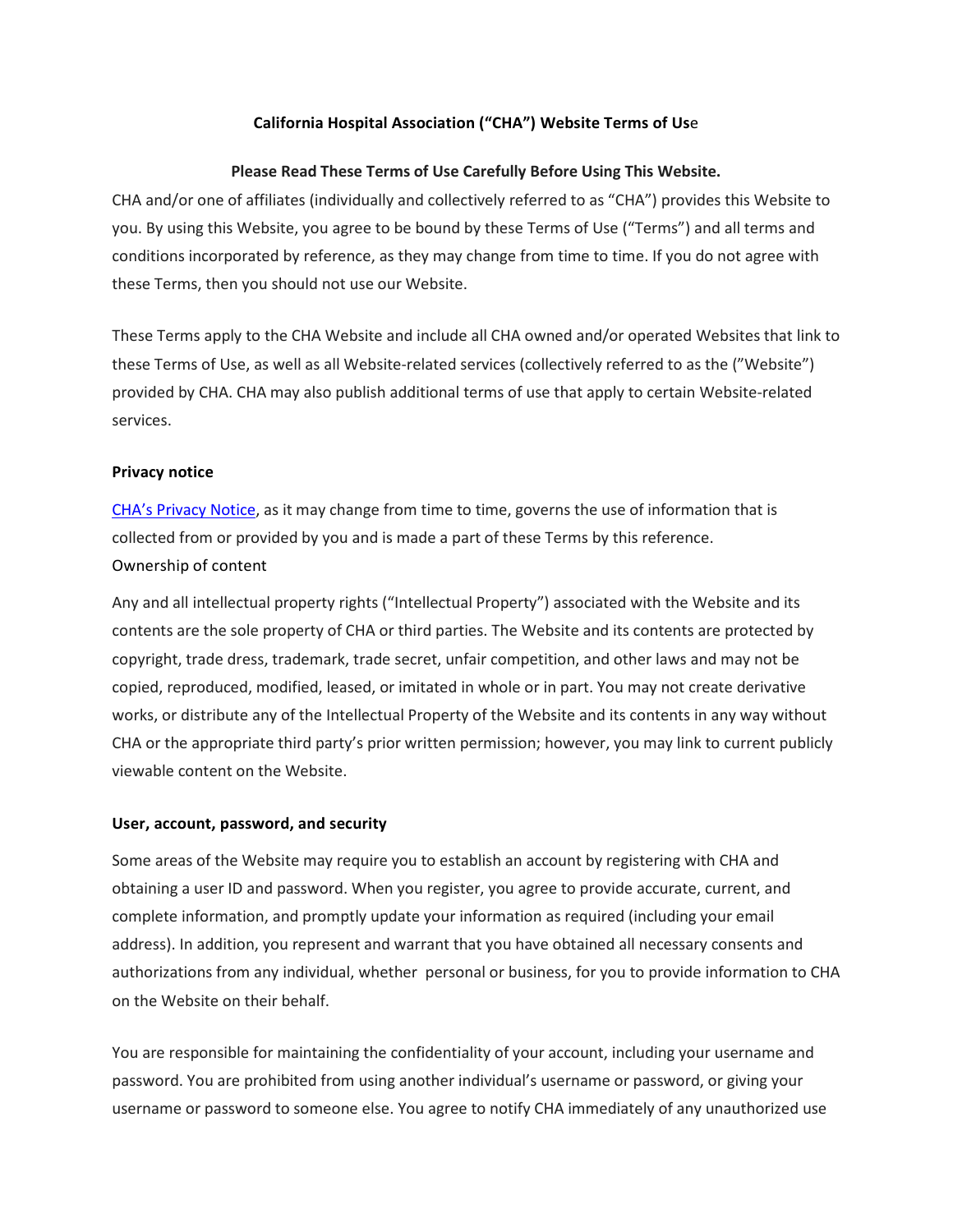of your account or of any other breach of security. You will be responsible for any activity that occurs under your account.

# **Links to third party websites**

The Website contains links to third-party websites and resources (collectively, "Third Party Sites") as a convenience to you. The content of such Third-Party Sites is not controlled or endorsed by CHA, and if you decide to access a Third-Party Site, you do so at your own risk. CHA makes no representations or warranties with respect to the accuracy, performance or quality of any content, software, service, or application found at any Third-Party Site. CHA will have no liability arising out of or related to your use of such Third-Party Sites.

# **Permitted use**

In using the Website, you agree you will abide by all applicable laws and regulations with respect to your use of the Website and that you will not interfere with the use of the Website by other users or with CHA's management and operation of the Website. You also agree to the following:

- You will not send or otherwise post unauthorized communications on the Website.
- You will not collect other users' content or information, or otherwise access the Website, using automated means (such as harvesting bots, robots, spiders, or scrapers).
- You will not upload viruses or other malicious code.
- You will not solicit login information or access an account belonging to someone else.
- You will not do anything that could overburden or impair the proper working of the Website.
- You will not post content or take any action on the Website that infringes or violates someone else's rights or otherwise violates the law, including anyone's identification, protected health information, or sensitive financial information.

# **Conditions and restrictions on use**

CHA, in its sole discretion, may terminate or suspend the use of your account at any time and for any reason in its sole discretion, even if access and use continue to be allowed to others. Such termination may occur without prior notice, or any notice. Upon such termination or suspension, you must discontinue use of the Website. CHA shall not be liable to you or any third party for any termination or suspension of your access to the Website.

### **No warranty**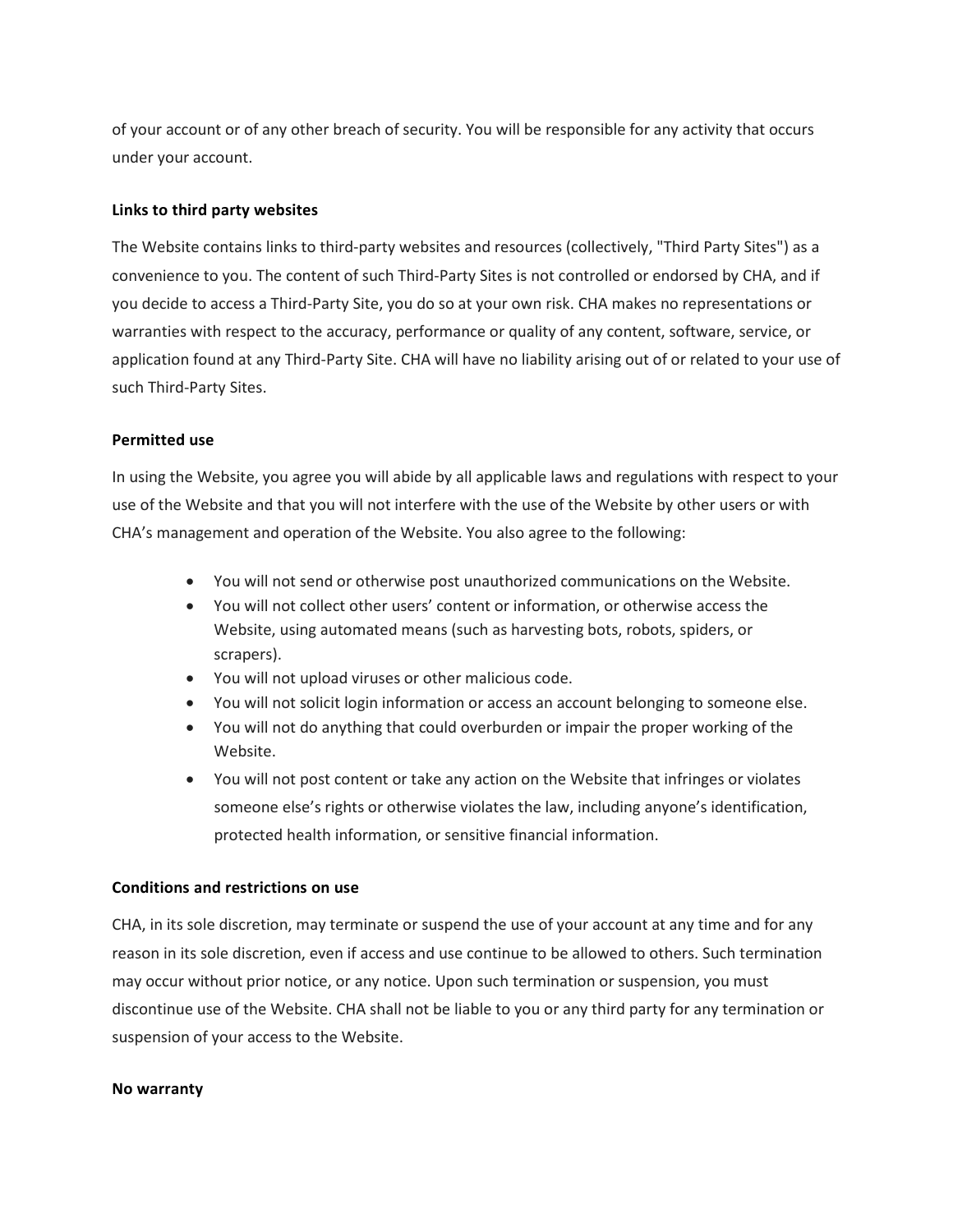**To the extent permitted by applicable law, the information, materials, content, and services contained** in this Website, including text, graphics, links, or other items, are provided "as is," "as available." CHA **does not warrant the accuracy, adequacy or completeness of the information and materials and expressly disclaims liability for errors or omissions in the information and materials. No warranty of any kind, implied or statutory, including warranties of non-infringement of third-party rights, title, merchantability, fitness for a particular purpose, and/or freedom from computer virus, is given in conjunction with the content, features, information, services, and materials. You assume all risk and responsibility for any loss or damage whatsoever to your computer system, data, and business arising out of your use of the Website.**

#### **Limitation of liability and time for filing**

To the extent permitted by applicable law, in no event shall CHA be liable to users for any damages of **any type whatsoever, losses, expenses or damages resulting from lost data or breach of data or business interruption resulting from the use of or inability to use the Website arising in connection with any failure or performance, error, omission, interruption, defect, delay in operation or transmission, computer virus, or system failure whether based on warranty, contract, tort, or other legal theory, and whether or not CHA is advised of the possibility of such damages, losses, or expenses. You specifically acknowledge that CHA shall not be liable for user content, content produced by third parties and displayed on or through the services, or the defamatory, offensive, or** illegal conduct of any third party and that the risk of harm or damage from the foregoing rests entirely **with you.**

**In no event shall the collective, aggregate liability (including without limitation, contract, negligence,** and tort liability) of CHA to you under this agreement exceed the amount paid by you to CHA in the **twelve (12) month period preceding the date the claim arose. Nothing in these terms removes or limits CHA from any liability for fraud, fraudulent misrepresentation, or personal injury caused by its negligence, and, if required by applicable law, gross negligence.**

You agree that any claim against CHA must be commenced by filing an action within one (1) year after the date the party asserting the claim first knows or reasonably should know of the act, omission, or default giving rise to the claim; and there shall be no right to any remedy for any claim not asserted **within that time period.**

## **Indemnification**

**You agree to indemnify and hold CHA and each of their directors, officers, and employees harmless from and against any claims and demands, including reasonable attorneys' fees, made by any third** party arising from or relating to your access and use of the Website and any content that you submit,